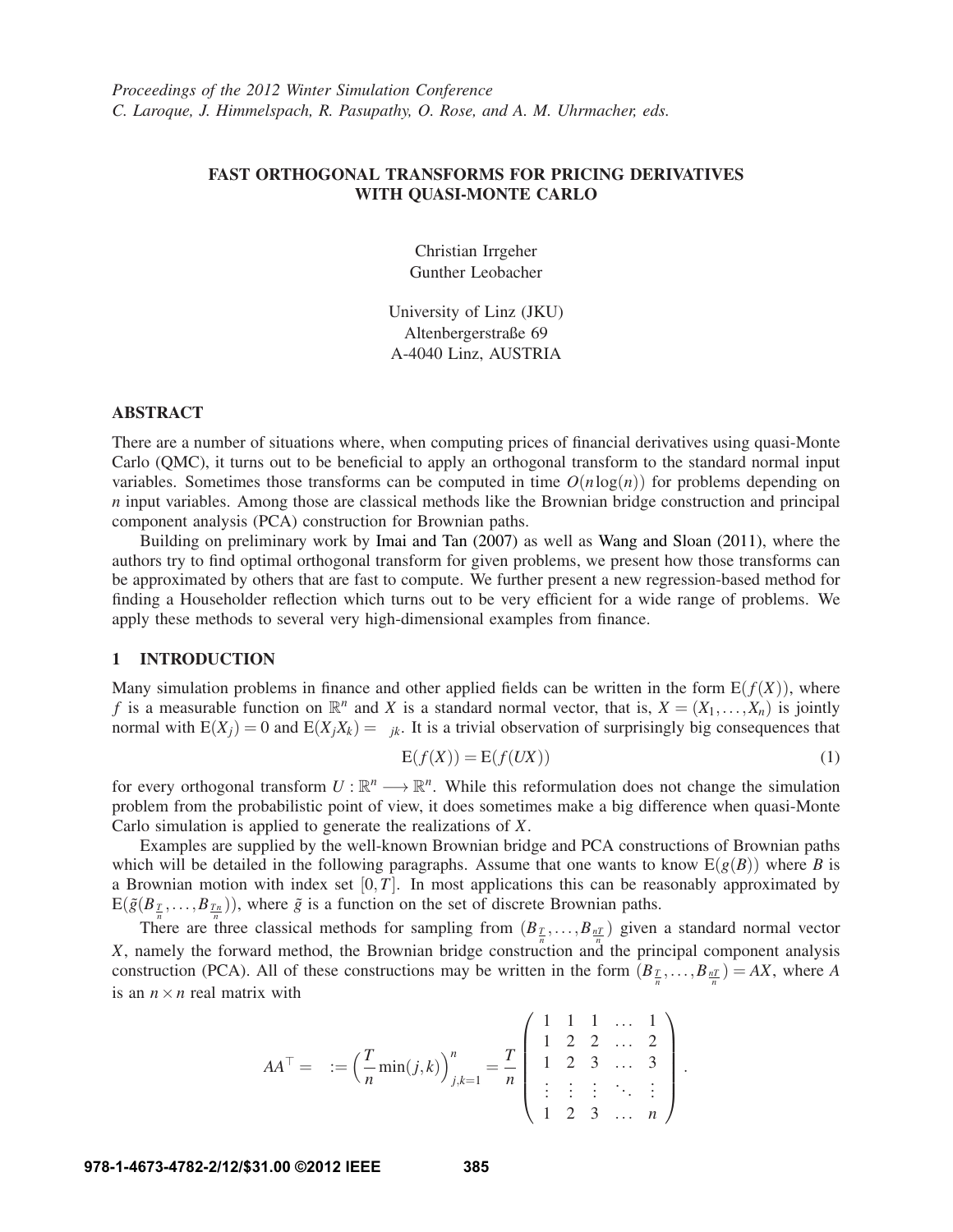For example, the matrix *A* corresponding to the forward method is

$$
A = S := \sqrt{\frac{T}{n}} \begin{pmatrix} 1 & 0 & \dots & 0 \\ 1 & 1 & \dots & 0 \\ \vdots & \vdots & \ddots & \vdots \\ 1 & 1 & \dots & 1 \end{pmatrix},
$$
 (2)

while PCA corresponds to  $A = VD$ , where  $\Sigma = VD^2V^\top$  is the singular value decomposition of  $\Sigma$ . A decomposition for the Brownian bridge algorithm is given, for example, byLarcher, Leobacher, and Scheicher (2003).

It has been observed by Papageorgiou (2002) that  $AA^{\top} = \Sigma$  if and only if  $A = SU$  for some orthogonal matrix U, so that every linear construction of  $(B_1, \ldots, B_n)$  corresponds to an orthogonal transform of  $\mathbb{R}^n$ . In that sense the forward method corresponds to the identity, PCA corresponds to  $S^{-1}VD$  and Brownian bridge corresponds to the inverse Haar transform, see Leobacher (2012).

Thus our original simulation problem can be written, as

$$
E(\tilde{g}(B_{\frac{T}{n}},\ldots,B_{\frac{Tn}{n}}))=E(\tilde{g}(SX))=E(f(X))
$$

with  $f = \tilde{g} \circ S$ , and we interpret this as using the forward method. Consequently, the same problem using the Brownian bridge takes on the form  $E(f(H^{-1}X))$ , where *H* is the matrix of the inverse Haar transform, and has the form  $E(f(S^{-1}VDX))$ , with *S*, *V*, *D* as above, when PCA is used.

As an application one can generalize the classical constructions of discrete Brownian paths to discrete Lévy paths. See Leobacher (2006), L'Ecuyer, Parent-Chartier, and Dion (2008), Imai and Tan (2009).

There are some theories as to why an orthogonal transform might have the effect to make the problem more suitable for QMC. Caflisch, Morokoff, and Owen (1997) introduce the concept of effective dimension of a function: consider a function  $g : \mathbb{R}^n \longrightarrow \mathbb{R}$  with finite variance w.r.t. normal distribution, that is  $E(g(X)^2) < \infty$ where  $X = (X_1, \ldots, X_n)$  is a vector of independent standard normal random variables. Then *g* may be written uniquely as the sum of functions  $g_u : \mathbb{R}^n \to \mathbb{R}$ ,  $u \subseteq \{1, \ldots, n\}$ , where  $g_u$  depends on the *i*-th coordinate only if *i* ∈ *u* and where  $E(g_u(X)) = 0$  for all  $u \neq \emptyset$  and  $E(g_u(X)g_v(X)) = 0$  for  $u \neq v$ , using the so-called ANOVA decomposition of *g*. Furthermore it holds

$$
V(g(X)) = \sum_{\emptyset \neq u \subseteq \{1,\dots,n\}} V(g_u(X)).
$$

The effective dimension in the truncation sense at level  $\alpha \in (0,1)$  is then the smallest integer k such that

$$
\mathrm{V}(g(X))(1-\alpha)<\sum_{\emptyset\neq u\subseteq\{1,\ldots,k\}}\mathrm{V}(g_u(X)),
$$

see Caflisch, Morokoff, and Owen (1997). Typically  $\alpha$  is chosen as 0.01. Therefore, a function with effective dimension *k* is one that, in this sense, almost exclusively depends on the first *k* variables and which therefore is more suitable for QMC. This is confirmed by empirical evidence. Building on the concept of effective dimension of a function, Owen (2012) gives definitions of effective dimensions of function spaces, thus connecting the concepts of effective dimension with that of tractability.

Now one can turn this around and try to put as much variance as possible to the first few coordinates, by concatenating *g* with a suitable orthogonal transform. This is what has been done by Imai and Tan (2007) and what we will do here, using a different approach. We shall see in Section 4 that empirical evidence also supports the conjectured efficiency of our method.

However, there is also a disadvantage of that approach: the computation of the orthogonal transform has a cost, which is in general of the order  $O(n^2)$ . For large *n* this cost is likely to swallow the potential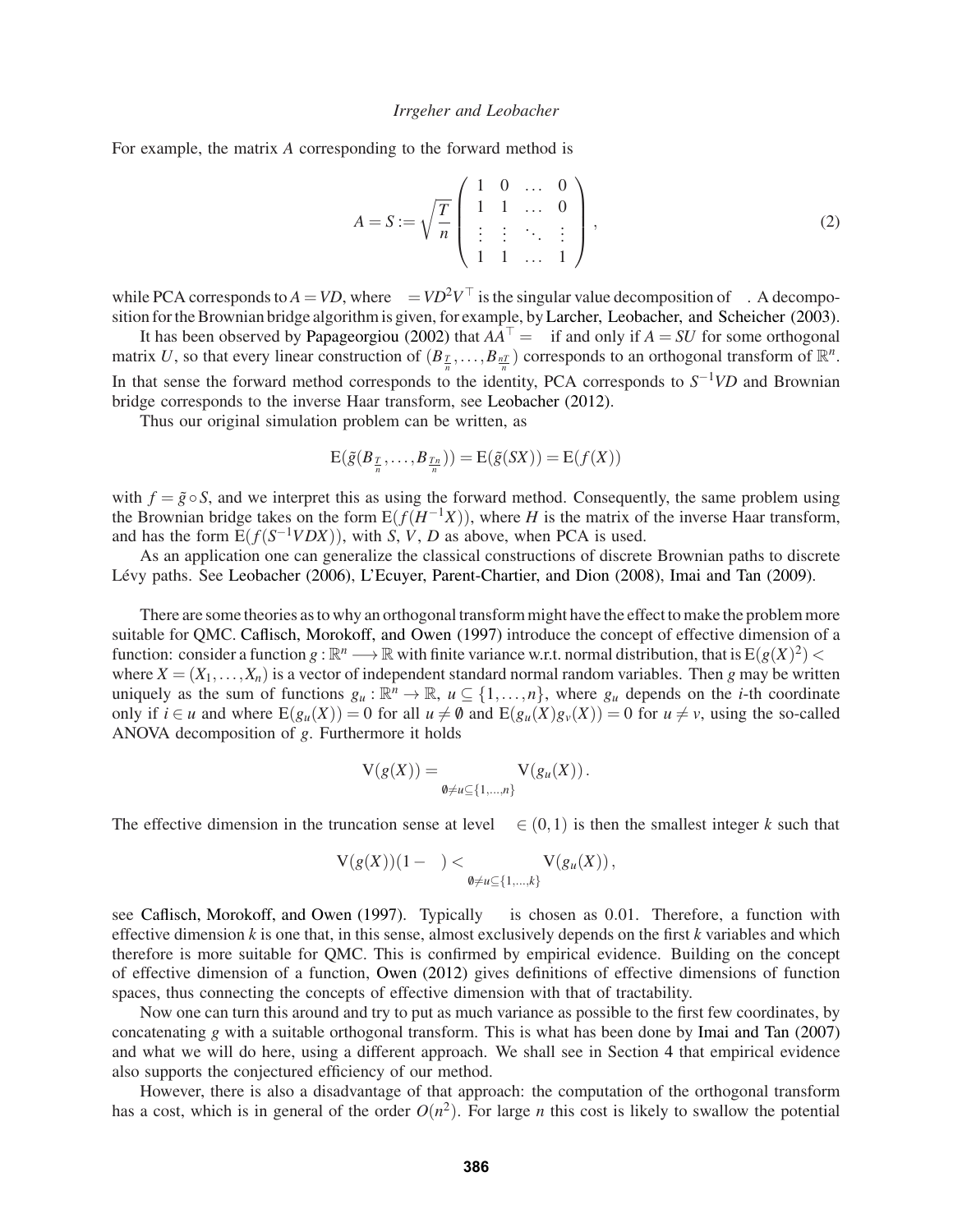gains from the transform. We therefore concentrate on orthogonal transforms which have cost of the order  $O(n \log(n)).$ 

Examples include discrete sine and cosine transform, Walsh and Haar transform as well as the orthogonal matrix corresponding to the PCA, see Scheicher (2007), Leobacher (2012).

Imai and Tan (2007) propose an algorithm to find a good orthogonal transform in the sense that it puts as much variance as possible to the first few dimensions. They propose to take the first order Taylor expansion at some point  $\overline{X}$ , i.e.

$$
g(X) \approx g(\widetilde{X}) + \sum_{i=1}^{n} \frac{\partial g(X)}{\partial X_i} \big|_{X = \widetilde{X}} (X_i - \widetilde{X}_i).
$$

Then the contribution of the *i*-th component of *X* to  $V(g(X))$  is given by  $\left(\frac{\partial g(X)}{\partial Y}\right)$  $\frac{g(X)}{\partial X_i}\big|_{X=\widetilde{X}}$ <sup>2</sup>. The columns of the orthogonal transform are chosen by solving optimization problems of the form

$$
A_{\cdot i}^{*} = \max_{A_{\cdot i} \in \mathbb{R}^{n}} \left( \frac{\partial g(AX)}{\partial X_{i}} |_{X = \widetilde{X}_{i}} \right)^{2}
$$
  
with  $||A_{\cdot i}|| = 1$  and  $A_{\cdot j}^{\top} A_{\cdot i} = 0, \ j = 1, \dots, i - 1$ 

with  $\widetilde{X}_i = (\widetilde{X}_i^1, \ldots, \widetilde{X}_i^i, 0, \ldots, 0)$ . They suggest to perform this optimization only for the first few columns of the matrix *A*. In this paper we improve on their algorithm in various directions. In particular we find a good orthogonal transform that is fast in that it can be computed even in linear time.

The remainder of the paper is organized as follows. Section 2 reviews basic properties of Householder reflections and shows how they can be used to find fast versions of orthogonal transforms which put most variance on the first *k* variables. The main part of our article, Section 3, describes algorithms for finding fast orthogonal transforms using again Householder reflections. In contrast to the method of Imai and Tan (2007) we do not rely on differentiability. This makes the algorithm useful for barrier-type options. We further provide some theoretical results which indicate why the method serves to reduce the effective dimension.

Section 4 gives some numerical examples where the methods described earlier are applied to examples from finance. We will see that the new methods described in Section 3 are among the best, both with regard to speed and accuracy.

We provide an appendix where we compute certain expectations depending on the maximum of a Brownian path. This is useful for some of the numerical examples.

#### **2 HOUSEHOLDER REFLECTIONS**

We recall the definition and basic properties of Householder reflections from Golub and Van Loan (1996). **Definition 1** A matrix of the form

$$
U = I - 2 \frac{v v^{\top}}{v^{\top} v},
$$

where  $v \in \mathbb{R}^n$ , is called a *Householder reflection*. The vector *v* is called the defining *Householder vector*.

In the following proposition,  $e_1$  denotes the first canonical basis vector in  $\mathbb{R}^n$ ,  $e_1 = (1,0,\ldots,0)$ .

**Proposition 1** A Householder reflection have the following properties:

- 1. If  $x \in \mathbb{R}^n$  is a vector then *Ux* is the reflection of *x* in the hyperplane span $\{v\}^{\perp}$ . In particular, *U* is orthogonal and symmetric, i.e.  $U^{-1} = U$ .
- 2. Given any vector  $a \in \mathbb{R}^n$  we can find  $v \in \mathbb{R}^n$  such that for the corresponding Householder reflection *U* we have  $Ua = ||a||e_1$ . The computation of the Householder vector uses 3*n* floating point operations.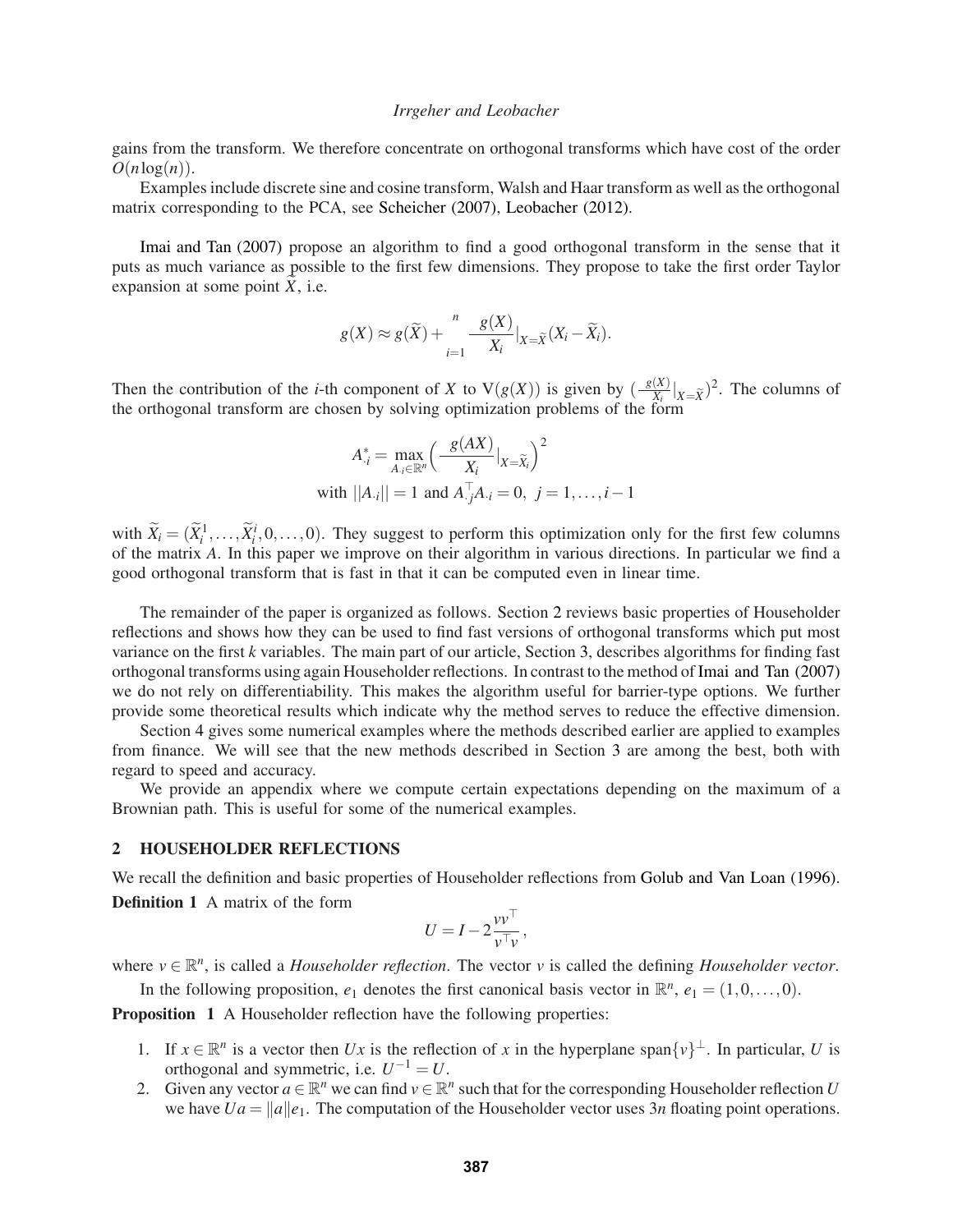3. The computation of the matrix-vector multiplication *Ux* uses at most 4*n* floating point operations.

*Proof.* See Chapter 5.1 of Golub and Van Loan (1996).

Our main application of Householder reflections is the following: suppose we know that for a given integration problem  $E(f(X))$  some orthogonal transform  $\hat{U}$  reduces the effective dimension in the truncation sense to *k*, that is, almost all of the variance of  $f(\hat{U}X)$  is captured by  $X_1, \ldots, X_k, k \ll n$ .

Let  $\hat{U} = (\hat{u}_1, \dots, \hat{u}_n)$ , that is,  $\hat{u}_j$  is the *j*-th column of  $\hat{U}$ . We can find Householder reflections  $U_1, \dots, U_k$ such that  $U_1 \dots U_k e_\ell = \hat{u}_\ell, \ell = 1, \dots, k$  as follows:

- Let  $U_1$  be a Householder reflection that maps  $e_1$  to  $\hat{u}_1$ .  $U_1$  also maps  $\hat{u}_1$  to  $e_1$ . Since the vectors  $\hat{u}_j$ are orthogonal we have  $e_1^+(U_1\hat{u}_2) = (U_1\hat{u}_1)^+(U_1\hat{u}_2) = \hat{u}_1^+\hat{u}_2 = 0.$
- Therefore there exists a Householder reflection *U*<sup>2</sup> operating on the last *n*−1 coordinates which maps  $e_2$  to  $U_1 \hat{u}_2$ . Thus  $U_1 U_2 e_1 = U_1 e_1 = \hat{u}_1$ ,  $U_1 U_2 e_2 = U_1 U_1 \hat{u}_2 = \hat{u}_2$ .
- Suppose Householder reflections  $U_1, \ldots, U_j$  have been constructed such that  $U_1 \ldots U_j e_\ell = \hat{u}_\ell, \ell =$ 1,..., *j*.
- Then there exists a Householder reflection  $U_{j+1}$  operating on the last  $n-j$  coordinates which maps  $e_{j+1}$  to  $U_j...U_1\hat{u}_{j+1}$ . Then  $U_1...U_{j+1}e_{\ell} = \hat{u}_{\ell}, \ell = 1,...,j+1$ .

Write  $U = U_1 \dots U_k$ . By construction the first k columns of U coincide with those of  $\hat{U}$ . Since, by assumption,  $X_1, \ldots, X_k$  capture almost all of the variance of  $f(\hat{U}X)$ , the same is true for  $f(UX)$ . But for small *k* the computational cost for computing *UX* is of the order *nk*, as compared to general matrix-vector multiplication which occurs a cost of order  $O(n^2)$ .

Imai and Tan (2007) and Wang and Sloan (2011) give examples for which they find good orthogonal transforms  $\hat{U}$  that reduce the effective dimension. However they do not specify how those transforms are applied. We propose to approximate them using the above method.

However, the main topic of this paper is to present transforms that use only one Householder reflection. This will by detailed in the next section.

## **3 REGRESSION ALGORITHM**

Let  $f: \mathbb{R}^n \longrightarrow \mathbb{R}$  be a measurable function with  $E(f(X)^2) < \infty$  for a standard normal vector *X*.

We want to approximate *f* by a linear function:

$$
f(x) \approx a^{\dagger}x + b
$$

where  $a \in \mathbb{R}^n$  and  $b \in \mathbb{R}$ . This can be done in different ways. For example, Imai and Tan (2007) take the first order Taylor expansion of *f* .

In contrast, we take a "linear regression" approach, i.e. we minimize

$$
E\left((f(X) - a^{\top}X - b)^2\right) \to \min.
$$
 (3)

First order conditions give

$$
a_j = E(f(X)X_j), \quad j = 1,...,n \text{ and } b = E(f(X)).
$$

Therefore, (3) minimizes the variance of the difference between *f* and the linear approximation. So

$$
V(f(X)) = E((f(X) - b)^2)
$$
  
= E((a<sup>T</sup>X)<sup>2</sup> + (f(X) - b - a<sup>T</sup>X)<sup>2</sup>)  
= ||a||<sup>2</sup> + V(f(X) - a<sup>T</sup>X).

 $\Box$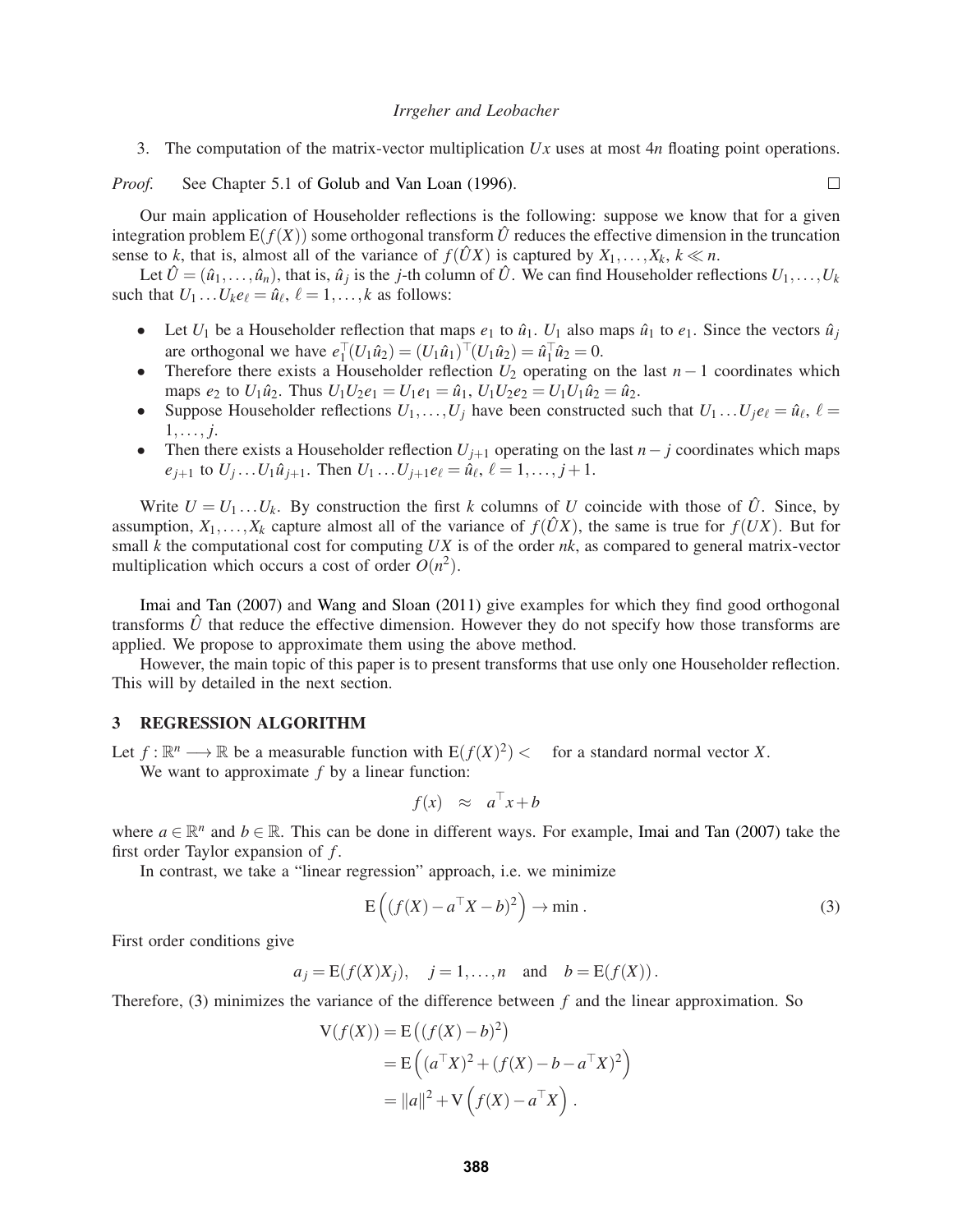That is,  $||a||^2/V(f(X))$  measures the proportion of variance captured by the linear approximation. Now there exists a unique Householder reflection *U* that maps  $e_1$  to  $a/||a||$ . With this transform we have  $a^{\dagger} UX = ||a||e_1^{\dagger} X = ||a||X_1$  and therefore

$$
E(f(X)) = E(f(UX)) = E\left(a^{\top}UX + \left(f(UX) - a^{\top}UX\right)\right) = E(||a||X_1 + (f(UX) - ||a||X_1))
$$

Therefore the linear part of the integration problem depends on the parameter  $X_1$  alone. Now, if the linear part constitutes a large part of the integration problem then we have succeeded in putting a large fraction of the variance into the first coordinate by composing *f* with *U*.

**Algorithm 2** Let  $X_1, \ldots, X_n$  be independent standard normal variables. Let *f* be a function  $f : \mathbb{R}^n \longrightarrow \mathbb{R}$ .

- 1.  $a_j := E(X_j f(X))$  for  $j = 1, ..., n;$
- 2. if  $\|a\| = 0$  define  $U = I$  and go to 4.;
- 3. else let *U* be a Householder reflection that maps  $e_1$  to  $a/||a||$ ;
- 4. Compute  $E(f(UX))$  using QMC.

A drawback of the algorithm is that in general the computation of the expectations in step 1 is no easier than the original problem. In some cases the expectation can be computed explicitly, though usually in that case also the original problem has an explicit solution.

**Example 3**  $f(X) = \sum_{k=1}^{m} w_k \exp(\sum_{j=1}^{n} (c_{k,j}X_j + d_{k,j}))$ . It is easily verified that, with  $\phi$  denoting the standard normal density,  $\phi(x) = \exp(-\frac{x^2}{2})$  $(\frac{x^2}{2})/\sqrt{2\pi}$ ,

$$
\int_{\mathbb{R}} \exp(cx+d)\phi(x)dx = \exp(c^2/2+d), \quad \int_{\mathbb{R}} x \exp(cx+d)\phi(x)dx = c\exp(c^2/2+d).
$$

Therefore it holds that

$$
a_i = E(f(X)X_i) = \int_{-\infty}^{\infty} f(x)x_i \phi(x_1) \dots \phi(x_n) dx_1 \dots dx_n = \sum_{k=1}^{m} c_{k,i} w_k \exp \left( \sum_{j=1}^{n} (c_{k,j}^2/2 + d_{k,j}) \right).
$$

Let us find out how much of the variance of  $f(UX)$  is captured by  $||a||X_1$ :

We write  $\bar{w}_k := w_k \exp(\sum_{j=1}^n (c_{k,j}^2/2 + d_{k,j}))$ . Then

$$
||a||^2 = \sum_{i=1}^n \left( \sum_{k=1}^m \bar{w}_k c_{k,i} \right)^2 = \sum_{k_1=1}^m \sum_{k_2=1}^m \bar{w}_{k_1} \bar{w}_{k_2} \sum_{i=1}^n c_{k_1,i} c_{k_2,i} = \sum_{k_1=1}^m \sum_{k_2=1}^m \bar{w}_{k_1} \bar{w}_{k_2} \bar{c}_{k_1,k_2},
$$
(4)

where  $\bar{c}_{k_1,k_2} := \sum_{i=1}^n c_{k_1,i} c_{k_2,i}$ .

On the other hand, it is easy to see that  $E(f(X)) = \sum_{k=1}^{m} \overline{w}_k$  and  $E(f(X)^2) = \sum_{k=1}^{m} \sum_{k=1}^{m} \overline{w}_{k_1} \overline{w}_{k_2} e^{\overline{c}_{k_1,k_2}}$ . Therefore we get for the variance of  $f(UX)$ 

$$
V(f(UX)) = V(f(X)) = E(f(X)^{2}) - E(f(X))^{2}
$$
  
= 
$$
\sum_{k_{1}=1}^{m} \sum_{k_{2}=1}^{m} \bar{w}_{k_{1}} \bar{w}_{k_{2}} (e^{\bar{c}_{k_{1},k_{2}}}-1).
$$
 (5)

Let us try some special values that are related to Asian options:

$$
m = n, w_k = \frac{1}{n}, c_{k,j} = \sigma \sqrt{\Delta t} 1_{j \leq k}, d_{k,j} = \left(r - \frac{\sigma^2}{2}\right) \Delta t 1_{j \leq k}
$$

with  $r, \sigma, T > 0$ ,  $\Delta t = \frac{T}{n}$  $\frac{T}{n}$ . For this choice we get  $\bar{w}_k = \frac{1}{n}$  $\frac{1}{n}e^{rTk/n}$ , and  $\bar{c}_{k_1,k_2} = \sigma^2 T \frac{\min(k_1,k_2)}{n}$  $\frac{\kappa_1,\kappa_2)}{n}$ .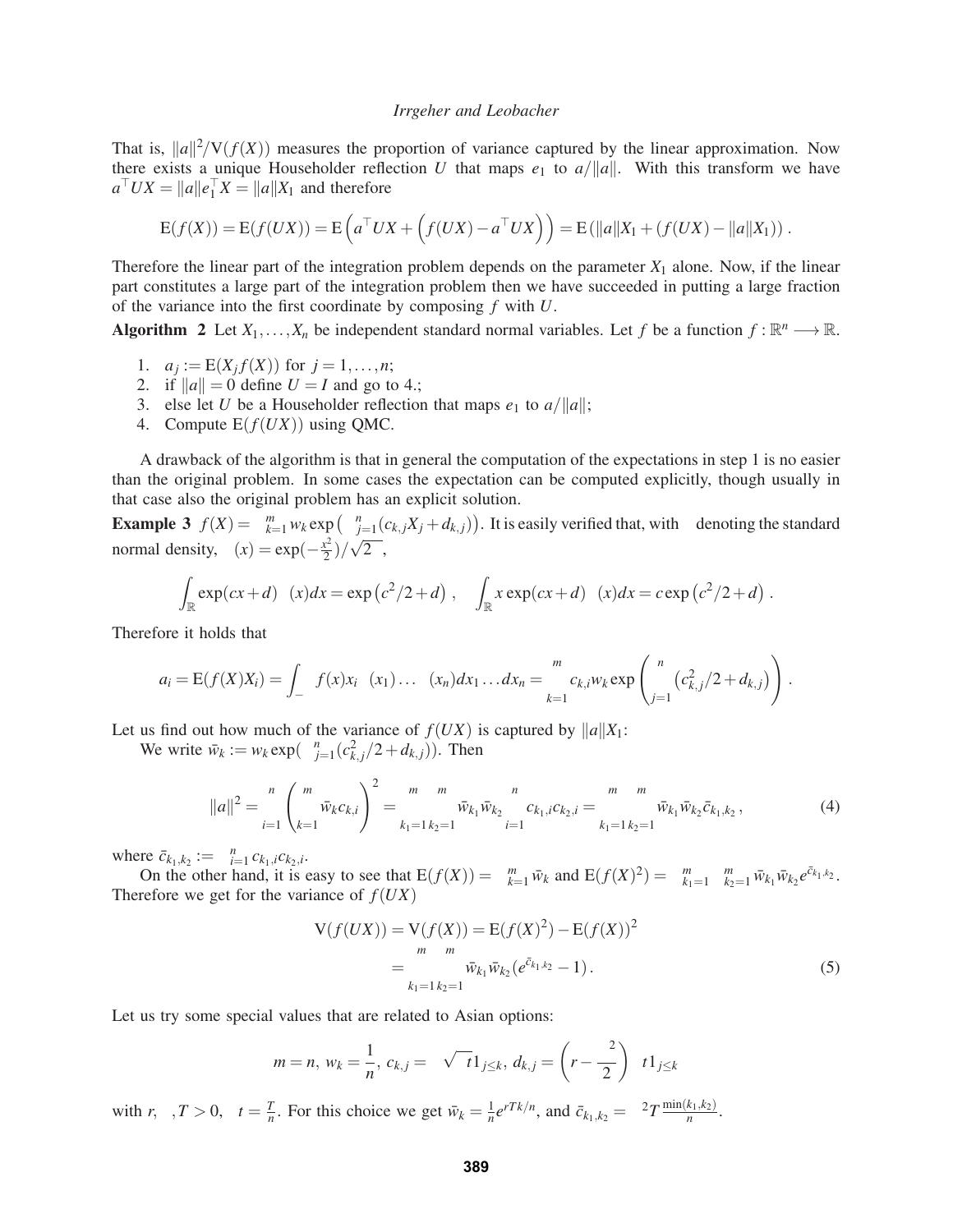For large *n* the sums in equations (4) and (5) can be approximated by corresponding integrals such that

$$
||a||^2 \approx \sigma^2 T \int_0^1 \int_0^1 e^{rTx} e^{rTy} \min(x, y) dx dy
$$
  
=  $\sigma^2 \frac{4e^{rT} + 2e^{2rT} rT - (3e^{2rT} + 1)}{2r^3 T^2}$   

$$
V(f(X))^2 \approx \int_0^1 \int_0^1 e^{rTx} e^{rTy} (e^{\sigma^2 T \min(x, y)} - 1) dx dy
$$
  
=  $\frac{4e^{rT} r \sigma^2 + 2e^{T(2r + \sigma^2)} r^2 + 2e^{rT} \sigma^4 - (2e^{2rT} r^2 + r \sigma^2 + 3e^{2rT} r \sigma^2 + \sigma^4 + e^{2rT} \sigma^4)}{r^2 T^2 (r + \sigma^2)(2r + \sigma^2)}$ 

Table 1 shows the fraction  $\frac{V(f(X)) - ||a||^2}{V(f(X))}$  for a few values of *r*,  $\sigma$  and  $T = 1$ .

It can be concluded that in this example almost all of the variance of  $f(UX)$  is captured by  $X_1$ .  $\Box$ 

| Table 1: $\frac{\mathcal{V}(f(X)) -   a  ^2}{\mathcal{V}(f(X))}$ for $T = 1$ and different values for r, $\sigma^2$ . |  |                                                                                                                                                                                                 |  |  |  |  |  |
|-----------------------------------------------------------------------------------------------------------------------|--|-------------------------------------------------------------------------------------------------------------------------------------------------------------------------------------------------|--|--|--|--|--|
|                                                                                                                       |  | $r \backslash \sigma^2$ 0.01 0.02 0.03 0.04                                                                                                                                                     |  |  |  |  |  |
|                                                                                                                       |  |                                                                                                                                                                                                 |  |  |  |  |  |
|                                                                                                                       |  |                                                                                                                                                                                                 |  |  |  |  |  |
|                                                                                                                       |  | $\begin{tabular}{ c c c c c c c } \hline 0.1 & 0.0025 & 0.0051 & 0.0076 & 0.0101 \\ 0.2 & 0.0026 & 0.0051 & 0.0077 & 0.0103 \\ 0.3 & 0.0026 & 0.0052 & 0.0078 & 0.0104 \\ \hline \end{tabular}$ |  |  |  |  |  |

In general we cannot expect that  $E(f(X)X_i)$  can be computed explicitly. Of course it is an option to compute  $E(f(X)X_i)$  using (quasi-)Monte Carlo, though it is unlikely that this will lead to small overall computing times. But quite frequently, especially in financial applications, a problem can be written in the form,  $f(X) = g(h(X))$ , where  $E(h(X)X_i)$  can be computed and *h* is some relatively simple function  $h:\mathbb{R}\longrightarrow\mathbb{R}.$ 

**Algorithm 4** Let  $X_1, \ldots, X_n$  be independent standard normal variables. Let *f* be a function  $f : \mathbb{R}^n \longrightarrow \mathbb{R}$ , which is of the form  $f = g \circ h$  where  $h : \mathbb{R}^n \longrightarrow \mathbb{R}$  and  $g : \mathbb{R} \longrightarrow \mathbb{R}$ .

- 1.  $a_j := E(X_j h(X))$  for  $j = 1, ..., n;$
- 2. if  $\|a\| = 0$  define  $U = I$  and go to 4.;
- 3. else let *U* be a Householder reflection that maps  $e_1$  to  $a/||a||$ ;
- 4. Compute  $E(f(UX))$  using QMC.

Without additional assumptions on the functions *h* and *g* there is no guarantee that *U* gives better convergence. Nevertheless there are practical examples where this algorithm gives excellent results.

**Example 5** Consider an arithmetic average value option written on some underlying *S*,

$$
f(X) = e^{-rT} \max \left( \frac{1}{n} \sum_{k=1}^{n} S_{\frac{k}{n}T}(X) - K, 0 \right),
$$

and

$$
S_{\frac{k}{n}T}(X) = S_0 \exp\left(\sum_{j=1}^k \sigma \sqrt{\frac{T}{n}} X_j + \left(r - \frac{\sigma^2}{2}\right) \frac{k}{n} T\right).
$$

Here we have  $f(X) = g(h(X))$ , where  $g(s) = e^{-rT} \max(s - K, 0)$  and *h* is like in Example 3 with  $m = n$ ,  $\frac{1}{n}S_0, c_{k,j} = \sqrt{\frac{T}{n}}$  $\frac{T}{n}(r-\frac{\sigma^2}{2})$  $w_k = \frac{1}{n}$  $\frac{T}{n}$ **σ** $1_{j \leq k}$ ,  $d_{k,j} = \frac{T}{n}$  $\Box$  $\frac{\sigma^2}{2})1_{j\leq k}$ .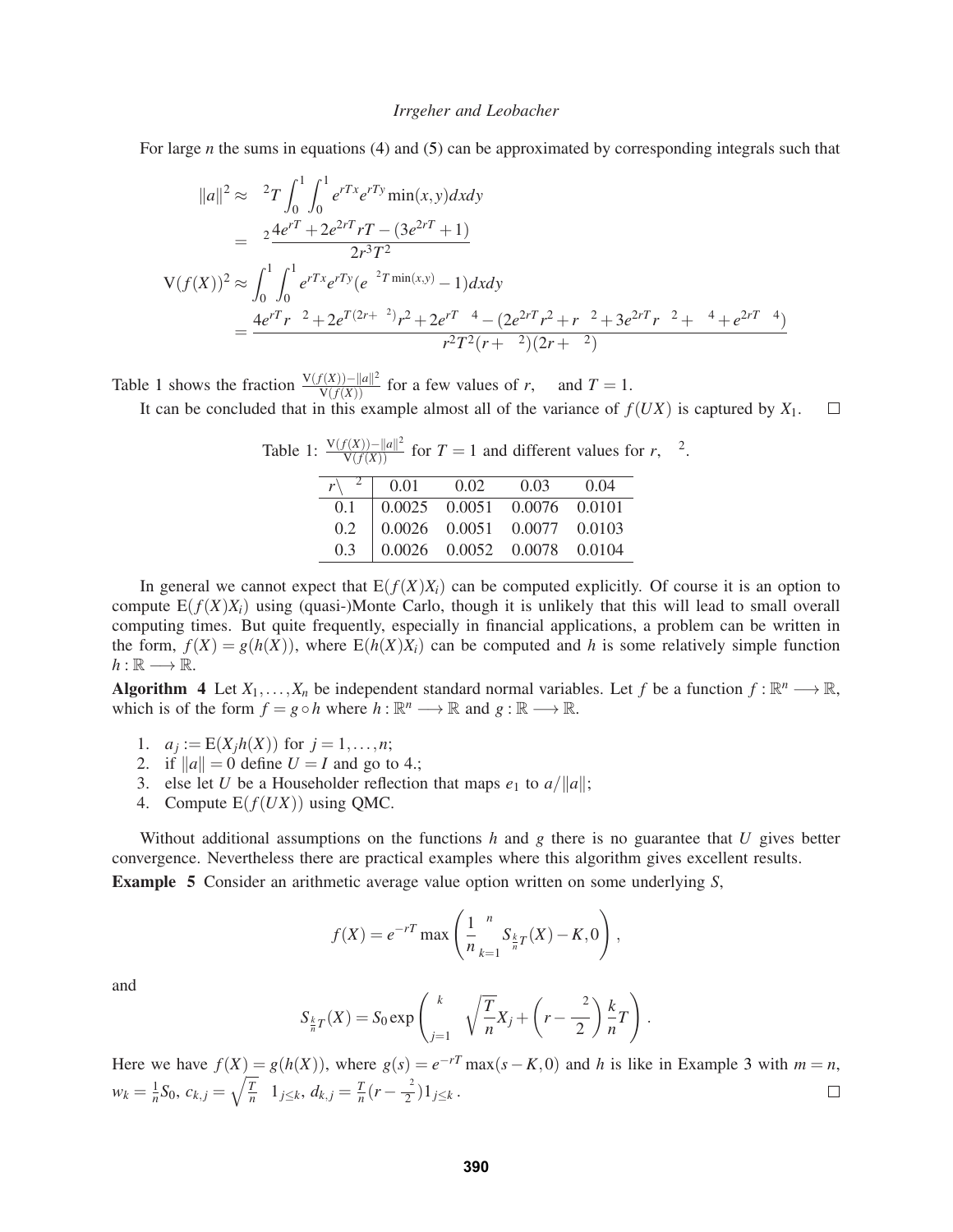Write  $Y := ||a||X_1, Z := h(UX) - ||a||X_1$ . Then *Y*, *Z* are uncorrelated,

$$
E(YZ) = E(h(UX) ||a||e_1^{\top}X) - ||a||^2 = E(h(UX) ||a||(Ue_1)^{\top}UX) - ||a||^2
$$
  
= E(h(UX)a<sup>T</sup>UX) - ||a||<sup>2</sup> = a<sup>T</sup>E(h(UX)UX) - ||a||<sup>2</sup>  
= a<sup>T</sup>E(h(X)X) - ||a||<sup>2</sup> = a<sup>T</sup>a - ||a||<sup>2</sup> = 0.

Further,  $E(Y) = 0$ , such that  $E(Y)E(Z) = 0$  as well, and therefore  $Cov(Y, Z) = 0$ .

**Theorem 6** Let  $f, g, h, U, X_1, \ldots, X_n$  be like in Algorithm 4. Write again  $Y := ||a||X_1, Z := h(UX) - ||a||X_1$ . Then  $V(f(UX)) = V(E(g(Y+Z)|Y)) + V(g(Y+Z) - E(g(Y+Z)|Y)).$ 

*Proof.* We write  $\bar{Y} = E(g(Y+Z)|Y)$  and  $\bar{Z} = g(Y+Z) - E(g(Y+Z)|Y)$ , so that we have to show  $V(\bar{Y} + \bar{Z}) = V(\bar{Y}) + V(\bar{Z})$ . To that end it is sufficient to prove that  $\bar{Y}$  and  $\bar{Z}$  are uncorrelated:

$$
E(\bar{Y}\bar{Z}) = E(E(g(Y+Z)|Y)g(Y+Z)) - E(E(g(Y+Z)|Y)E(g(Y+Z)|Y))
$$
  
= E(E(E(g(Y+Z)|Y)g(Y+Z)|Y)) - E(E(g(Y+Z)|Y)^{2})  
= E(E(g(Y+Z)|Y)E(g(Y+Z)|Y)) - E(E(g(Y+Z)|Y)^{2}) = 0.

Since  $E(\bar{Z}) = 0$ , we have  $E(\bar{Y})E(\bar{Z}) = 0 = E(\bar{Y}\bar{Z})$ .

We consider a special case that will rarely occur in practice but which gives a flavor of the best result possible. Assume that *g* is Lipschitz continuous with constant *L*. Suppose further that *Y* and *Z* are not only uncorrelated, but even independent.

Denote by  $F_Y$ ,  $F_Z$  the cumulative probability distribution functions of *Y* and *Z*, respectively. Using independence we get

$$
E(g(Y+Z)|Y) = \int_{\mathbb{R}} g(Y+\zeta)dF_Z(\zeta).
$$

Noting that  $E(g(Y+Z) - E(g(Y+Z)|Y)) = 0$  we thus get

$$
V(g(Y+Z) - E(g(Y+Z)|Y)) = E((g(Y+Z) - E(g(Y+Z)|Y))^2)
$$
  
= 
$$
E\left(\left(\int_{\mathbb{R}} (g(Y+Z) - g(Y+\zeta))dF_Z(\zeta)\right)^2\right)
$$
  

$$
\leq E\left(\int_{\mathbb{R}} (g(Y+Z) - g(Y+\zeta))^2 dF_Z(\zeta)\right)
$$
  

$$
\leq E\left(L^2 \int_{\mathbb{R}} (Z-\zeta)^2 dF_Z(\zeta)\right)
$$
  

$$
\leq L^2 E\left(Z^2 - 2ZE(Z) + E(Z^2)\right) = 2L^2 V(Z),
$$

where we also have used the Cauchy-Schwarz inequality. Thus with Theorem 6 we get

$$
V(f(UX)) - V(E(g(Y+Z)|Y)) \le 2L^2V(Z)
$$

that is,

$$
V(f(UX)) - V(E(f(UX)|X_1)) \le 2L^2(V(h(UX)) - ||a||^2).
$$

So in this situation, if  $X_1$  captures a large fraction of the variance of  $h(UX)$ , then  $X_1$  also captures a large fraction of the variance of  $f(UX)$  provided that the Lipschitz constant *L* is not too big.

 $\Box$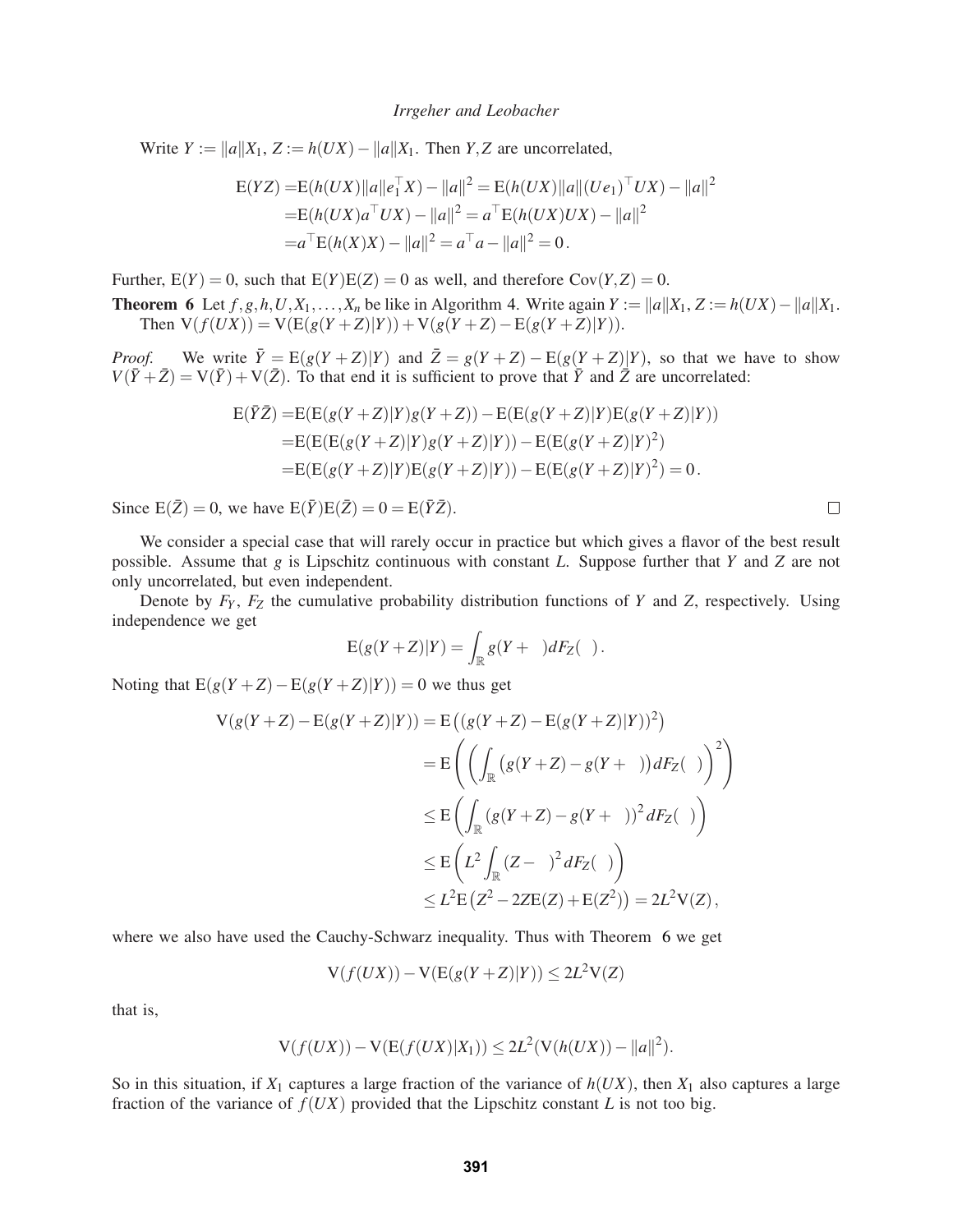We can also think of a variant of Algorithm 4 for slightly more complicated functions. We have been inspired by Wang and Sloan (2011), where the authors consider functions of the form  $f(X)$  =  $g(w_1^{\top}X, \ldots, w_m^{\top}X)$  and show, that there is an orthogonal transform that makes this function *m*-dimensional. We give a slightly modified version of their argument which guarantees that the orthogonal transform is also fast to compute for small *m*, that is for  $m \leq \log(n)$ .

Let  $f(X) = g(w_1^\top X, \dots, w_m^\top X)$  for  $w_1, \dots, w_m \in \mathbb{R}^n$ . We may assume that  $w_1$  is not the zero vector. Let  $U_1$ be a Householder reflection which maps  $(1,0,\ldots,0)$  to  $\frac{w_1}{\|w_1\|}$ . Then  $w_1^\top U_1 X = \|w_1\|(1,0,\ldots,0)^\top X = \|w_1\|X_1$ and therefore  $f(U_1X) = g(||w_1||X_1, (U_1w_2) | X, \dots, (U_1w_m) | X)$ . Next we write  $(U_1w_k) | X = (U_1w_k) | X_1 + (U_1w_k) | X_2 + (U_1w_k) | X_3 + (U_1w_k) | X_4 + (U_1w_k) | X_4 + (U_1w_k) | X_5 + (U_1w_k) | X_6$  $(U_1w_k)_{2...n}^{\dagger}X_{2...n}$ . That is,

$$
f(U_1X) = \bar{g}(X_1, \bar{w}_2^{\top}X_{2...n}, \ldots, \bar{w}_m^{\top}X_{2...n})
$$

for some  $\bar{w}_2, \ldots, \bar{w}_m \in \mathbb{R}^{n-1}$ . Assuming that  $\bar{w}_2 \neq 0$ , let  $\bar{U}_2$  be the Householder reflection of  $\mathbb{R}^{n-1}$  that maps  $(1,0,\ldots,0)$  to  $\bar{w}_2/\|\bar{w}_2\|$  and let

$$
U_2 = \left(\begin{array}{cc} 1 & 0 \\ 0 & \bar{U}_2 \end{array}\right).
$$

Then  $U_2$  is a Householder reflection of  $\mathbb{R}^n$  and

$$
f(U_1U_2X)=\bar{\bar{g}}(X_1,X_2,\bar{\bar{w}}_3^{\top}X_{3...n},\ldots,\bar{\bar{w}}_m^{\top}X_{3...n}).
$$

for some  $\bar{w}_3, \ldots, \bar{w}_n \in \mathbb{R}^{n-2}$ . Proceeding that way one arrives at

$$
f(U_1\cdots U_{\hat{m}}X)=\hat{g}(X_1,X_2,\ldots,X_{\hat{m}})
$$

for some  $\hat{m} \le m$  (We may have  $\hat{m} < m$  if at some stage all remaining  $w_k$  are zero).

We propose a similar procedure for an integration problem of the form  $f(X) = g(h_1(X), h_2(X), \ldots, h_m(X))$ where  $E(h_i(X)X_k)$  can be computed explicitly (or at least efficiently).

**Algorithm 7** Let  $X_1, \ldots, X_n$  be independent standard normal variables. Let *f* be a function  $f : \mathbb{R}^n \longrightarrow \mathbb{R}$ , which is of the form  $f = g \circ h$  where  $h : \mathbb{R}^n \longrightarrow \mathbb{R}^m$  and  $g : \mathbb{R}^m \longrightarrow \mathbb{R}$ .

- 1. Start with  $k = 1, \ell = 1$  and  $U = I$ ;
- 2.  $a_i^{(k)}$  $j^{(k)}$  := E(*X*<sub>*j*</sub>*h*<sub>*k*</sub>(*UX*)) for *j* = *k*,...,*n*;
- 3.  $a_i^{(k)}$  $j_j^{(k)} := 0$  for  $j = 1, ..., k-1;$
- 4. if  $\|a^{(k)}\| = 0$  go to 7;
- 5. else let  $U^{(\ell)}$  be a Householder reflection that maps  $e_{\ell}$  to  $a^{(k)}/\|a^{(k)}\|$ ;
- 6.  $U = U U^{(\ell)}$ ;  $\ell = \ell + 1$ ;
- 7.  $k = k + 1$ ;
- 8. while  $k \leq m$ , go back to 2;
- 9. Compute  $E(f(UX))$  using QMC.

We will give a numerical example in Section 4.

## **4 NUMERICAL TESTS**

In this section we will apply our method to examples from mathematical finance.

## **Asian option**

The first numerical example we give is the evaluation of an Asian call option with discrete arithmetic average in the Black-Scholes model, which has been discussed previously. Since the payoff function *f* is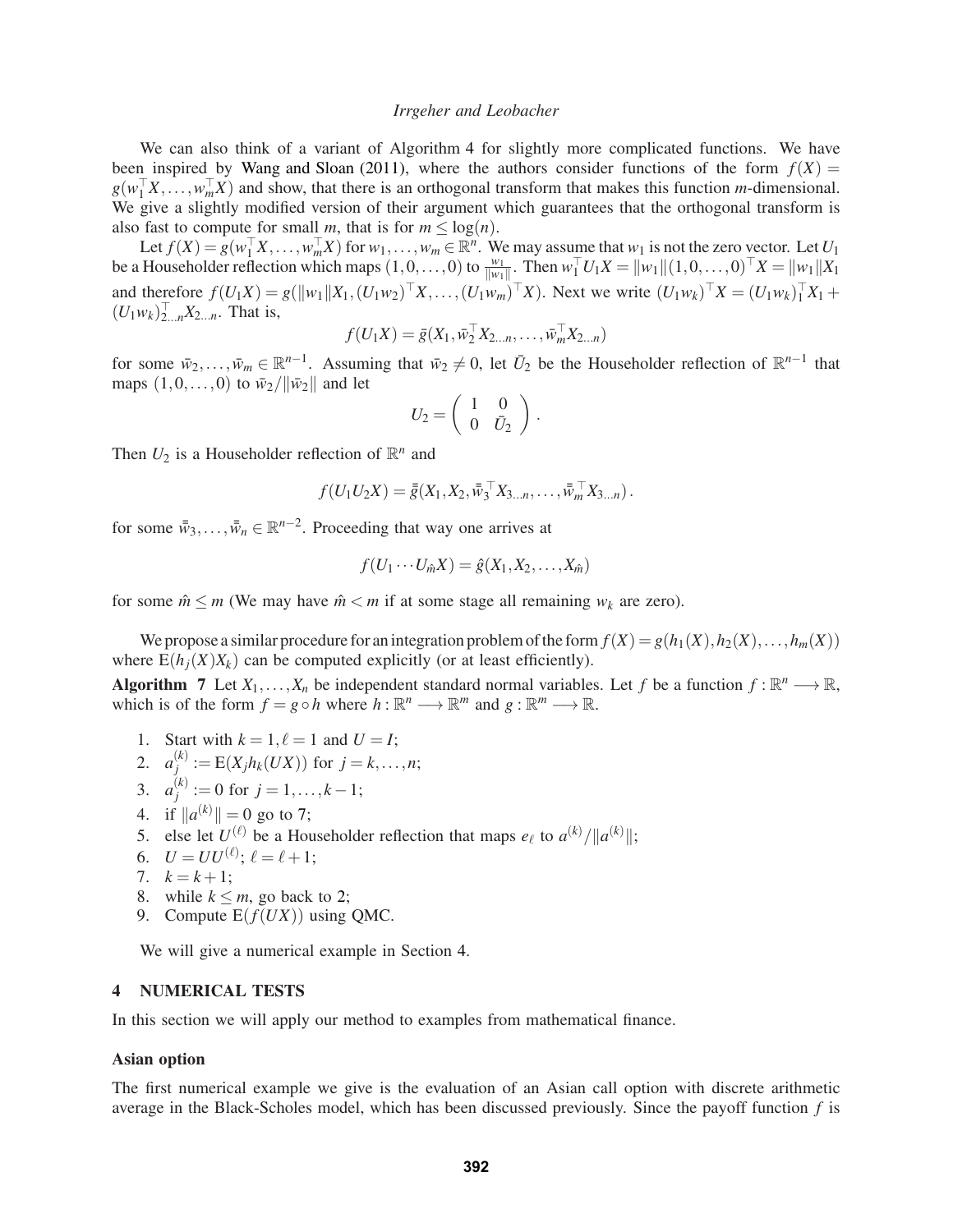of the form  $g \circ h$  with  $g$  and  $h$  as in Example 5, we apply Algorithm 4 to the integration problem  $E(f(X))$ where the vector *a* follows from Example 3, i.e. for every  $i = 1, \ldots, n$ 

$$
a_i = \frac{1}{n} \sum_{k=i}^n \sigma \sqrt{\frac{T}{n}} e^{rkT/n}
$$

.

For the quasi-Monte Carlo simulation we use a Sobol sequence of dimension  $n = 250$  with a random shift and we have  $S_0 = 100, K = 100, r = 0.04, \sigma = 0.2$  as well as  $T = 1$ . We compute the standard deviation based on 32 batches for *N* sample paths, where the number of sample paths ranges from  $2<sup>1</sup>$  to  $2<sup>14</sup>$ . Note that the standard deviation is different from the RQMC standard deviation defined in (L'Ecuyer and Munger 2012).

In Figure 1 we compare the regression method with the forward method, the PCA construction and the LT method of Imai and Tan. We see that PCA, LT and the Regression method yield similar results, but all of the three outperform the forward method. Note that the regression method can be applied in  $O(n)$ . Thus we can achieve the efficiency of the PCA with the regression method with lower computational costs. Moreover, it is interesting that the LT method and regression method yield nearly the same results.



Figure 1: Asian option (left) and Asian Basket option (right): Standard deviation of 32 runs on a log<sub>2</sub>-scale.

The computation time required to price the Asian option using quasi-Monte Carlo integration with  $2^{14}$ paths is given in Table 2. Note that PCA is implemented using the discrete sine transform as discussed in Leobacher (2012). The LT method is implemented such that only the first 25 columns are optimized and then the orthogonal transform is completed using Householder reflections as we suggested in Section 2.

|            | Forward PCA |      | $\Box$ | Regression |
|------------|-------------|------|--------|------------|
| time (sec) | 0.08        | 0.64 | 1.94   | (115)      |

Table 2: Computation times for pricing the Asian option.

Furthermore it should be mentioned that the regression method as well as the LT method produce an overhead caused by determining the orthogonal transform. Nevertheless the overhead time is rather small and is negligible for a large sample size.

The computation times of the subsequent numerical examples are similar to the result regarding the Asian option.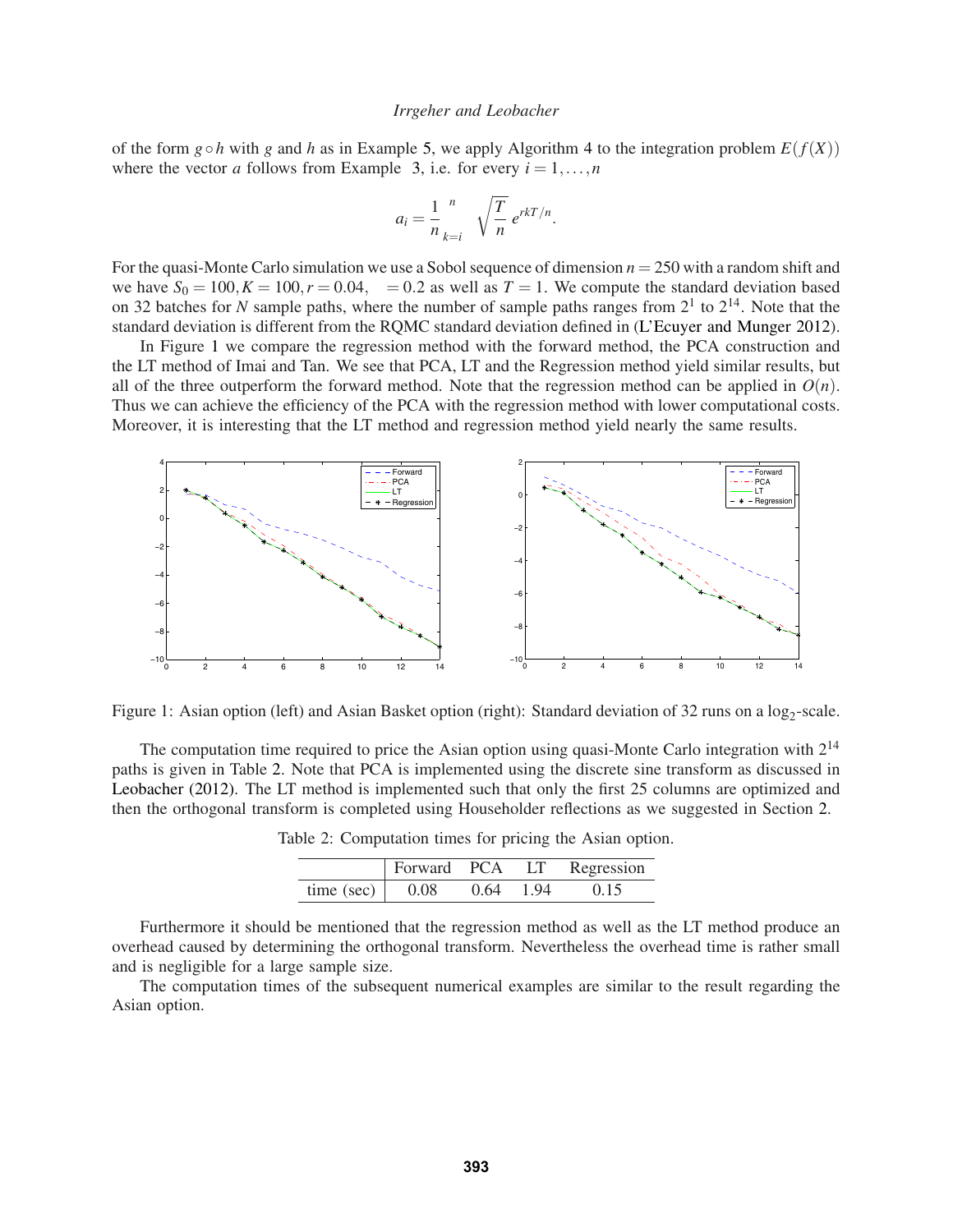## **Asian basket option**

We consider an Asian basket call option with arithmetic average and a basket consisting of *m* assets, an example taken from Imai and Tan (2007). The *i*-th asset  $S^{(i)}$  of the basket  $(i = 1, ..., m)$  is given by

$$
S_{k\frac{T}{n}}^{(i)} = S_0^{(i)} \exp\left(\left(r - \frac{\sigma_i^2}{2}\right)k\frac{T}{n} + \sigma_i B_{k\frac{T}{n}}^{(i)}\right)
$$

where  $S_0^{(i)}$  $\sigma_i^{(t)}$  is the current price of the *i*-th asset, *r* is the risk-free interest rate,  $\sigma_i$  is the volatility of the *i*-th asset and  $B = (B^{(1)}, \ldots, B^{(m)})$  is an *m*-dimensional Brownian motion. The correlation between  $B^{(j)}$  and  $B^{(k)}$  is denoted by  $\rho_{jk}$ . The payoff function of the Asian basket option is given by

$$
f(X) = \max\left(\frac{1}{nm}\sum_{i=1}^{m}\sum_{k=1}^{n} S_{k\frac{T}{n}}^{(i)}(X) - K, 0\right),\,
$$

where

$$
S_{k_{\overline{n}}}^{(i)}(X) = S_0^{(i)} \exp \left( \sum_{k=1}^{nm} C_{(k-1)m+i,k} X_k + (r - \frac{\sigma_i^2}{2}) k \frac{T}{n} \right),
$$

and where *C* is an  $mn \times mn$ —matrix with  $CC^{\top} = \tilde{\Sigma} := R \otimes \Sigma$  and *R* is an  $m \times m$ —matrix with  $R_{ii} = \sqrt{T/n} \sigma_i^2$ for all *i* and  $R_{ij} = \sqrt{T/n} \rho_{ij} \sigma_i \sigma_j$  for  $i \neq j$ . Note that the discussion of the previous sections also holds for a discrete Brownian path with covariance matrix  $\tilde{\Sigma}$ . Since the problem is of the form  $f(X) = g(h(X))$ , Algorithm 4 can be applied. Since the function *h* is of the form considered in Example 3, we can compute the corresponding vector *a* analytically. Furthermore, notice that the PCA construction can be computed in this example efficiently by using the orthogonal transform  $V_1D_1 \otimes V_2D_2$  where  $V_1D_1^2V_1^{\top} = R$  and  $V_2D_2^2V_2^{\top} = \Sigma$ .

The parameters are  $T = 1, r = 0.04, K = 100$  and  $\rho_{jk} = 0.05$  for  $j \neq k$ . Moreover, the volatility of the 10 assets is equally spaced from 0.1 to 0.3 and we assume that  $S_0^{(i)} = 100$  for all  $i = 1, ..., m$ . Since we simulate every asset at 250 time points, we take a Sobol sequence in dimension  $n = 2500$  with a random shift. In Figure 1 we can observe the standard deviation based on 32 batches of the forward method, the PCA construction, the LT method and the regression method for  $N$  sample paths with  $N$  up to  $2^{14}$ .

### **Digital barrier option**

A digital (up-and-in) barrier option is a derivative which pays 1 if the underlying asset breaks through a barrier *u* on the time interval  $[0, T]$  and pays 0 otherwise. We intend to price the option in a discrete Black-Scholes model, where the path of the stock is given by  $S = (S_1, \ldots, S_n)$  with

$$
S_k(X) = S_0 \exp\left(\left(r - \frac{\sigma^2}{2}\right)k\frac{T}{n} + \sigma B_{k\frac{T}{n}}\right)
$$
(6)

with current stock price  $S_0$ , interest rate r, volatility  $\sigma$ , Brownian path  $B=(B_{k\frac{T}{n}})_{k=1}^n$  where  $B_{k\frac{T}{n}}=\sqrt{\frac{T}{n}}\sum_{j=1}^k X_j$ and standard normal vector  $X = (X_1, \ldots, X_n)$ . Hence, the payoff function *h* of the digital barrier option is

$$
h(X)=1_{\max_{k=1,\ldots,n}S_k(X)\geq u}
$$

which leads us to an integration problem of the form  $E(exp(-rT)h(B))$ . We can use Algorithm 4 for solving this problem and therefore, we have to compute  $a_i = E(h(X)X_i)$  for  $i = 1, \ldots, n$ . In the appendix we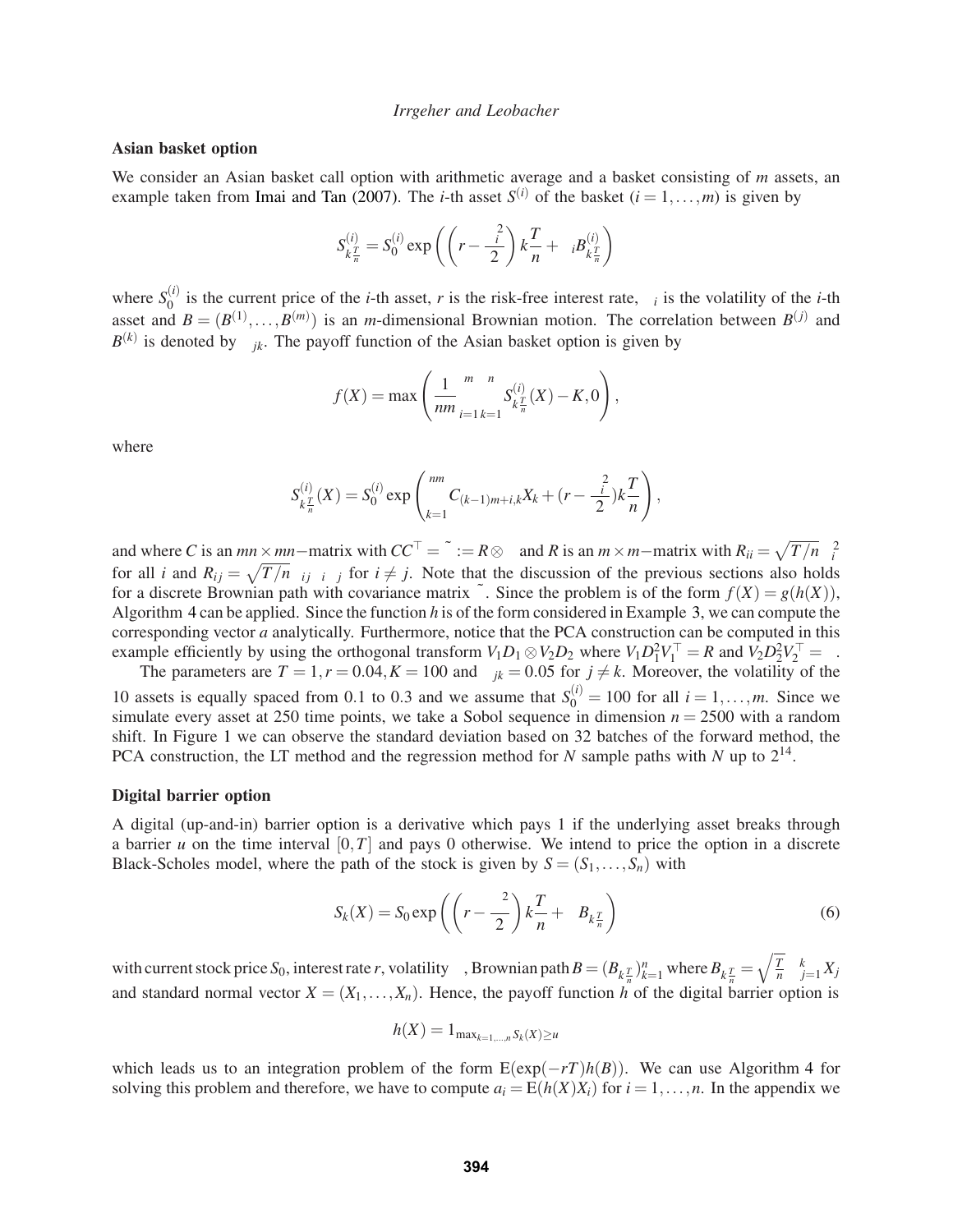show how to calculate this expectation for a function depending on the maximum of a Brownian motion with drift  $v$ . We can adjust our problem by

$$
\max_{k=1,\dots,n} S_k \ge u \Longleftrightarrow \max_{k=1,\dots,n} S_0 \exp\left(\left(r - \frac{\sigma^2}{2}\right) k \frac{T}{n} + \sigma B_{k \frac{T}{n}}\right) \ge u
$$
\n
$$
\Longleftrightarrow \max_{k=1,\dots,n} \frac{\left(r - \frac{\sigma^2}{2}\right)}{\sigma} k \frac{T}{n} + B_{k \frac{T}{n}} \ge \frac{\log(u/S_0)}{\sigma}
$$
\n
$$
\Longleftrightarrow \max_{k=1,\dots,n} B_{k \frac{T}{n}}^{\vee} \ge \tilde{u}
$$

with  $B_t^{\nu} = vt + B_t$ ,  $v = \frac{(r - \frac{\sigma^2}{2})^2}{\sigma^2}$  $\frac{5}{2}$ )  $\frac{\sigma_2^{(n-1)}}{\sigma}$  and  $\tilde{u} = \frac{\log(u/S_0)}{\sigma}$ . With (7) we get that the vector *a* in Algorithm 4 can be approximated by

$$
a \approx S^{-1}\beta - v\sqrt{T/n}\gamma\mathbf{1}
$$

where S is given by (2),  $\beta = (\beta_1, ..., \beta_n)$  with  $\beta_i = E(1_{\max_{0 \le s \le T} B_s^v \ge u} B_{i\frac{T}{n}}^v)$ ,  $\gamma = E(1_{\max_{0 \le s \le T} B_s^v \ge u})$  and  $\mathbf{1} = (1, \ldots, 1)^\top$ . The computation of  $\beta_i$  with  $i = 1, \ldots, n$  can be reduced to a 1-dimensional integration problem using (10) with  $f = id_{\mathbb{R}}$  and  $t = i\frac{T}{n}$  $\frac{I}{n}$  and formula (8) with  $f \equiv 1$  simplifies γ. Consequently, we end up with 1-dimensional integrals which can be evaluated efficiently with an adaptive quadrature rule.

For the numerical test we use a Sobol sequence of dimension  $n = 2000$  with a random shift and the parameter set is chosen as  $S_0 = 100, u = 110, r = 0.04, \sigma = 0.2$  and  $T = 1$ . The number of sample paths *N* ranges from  $2<sup>1</sup>$  to  $2<sup>14</sup>$  and we compute the standard deviation for those *N* based on 32 batches. Since it is not clear how to apply the LT method of Imai and Tan to barrier options, we compare the regression method with the forward method and the PCA construction only. In Figure 2 we can observe that the difference between the forward method and the PCA is smaller than in the previous examples. Furthermore, we see that the regression method is slightly behind the PCA, but this seems to be the best we can achieve by linear approximation.



Figure 2: Digital barrier option (left) and Asian barrier option (right): Standard deviation of 32 runs on a  $log_2$ -scale.

## **Asian barrier option**

The last example we provide is an Asian (up-and-in) barrier option by which we mean that the payoff of the option is similar to an Asian option as in the first numerical example, but is paid only if the underlying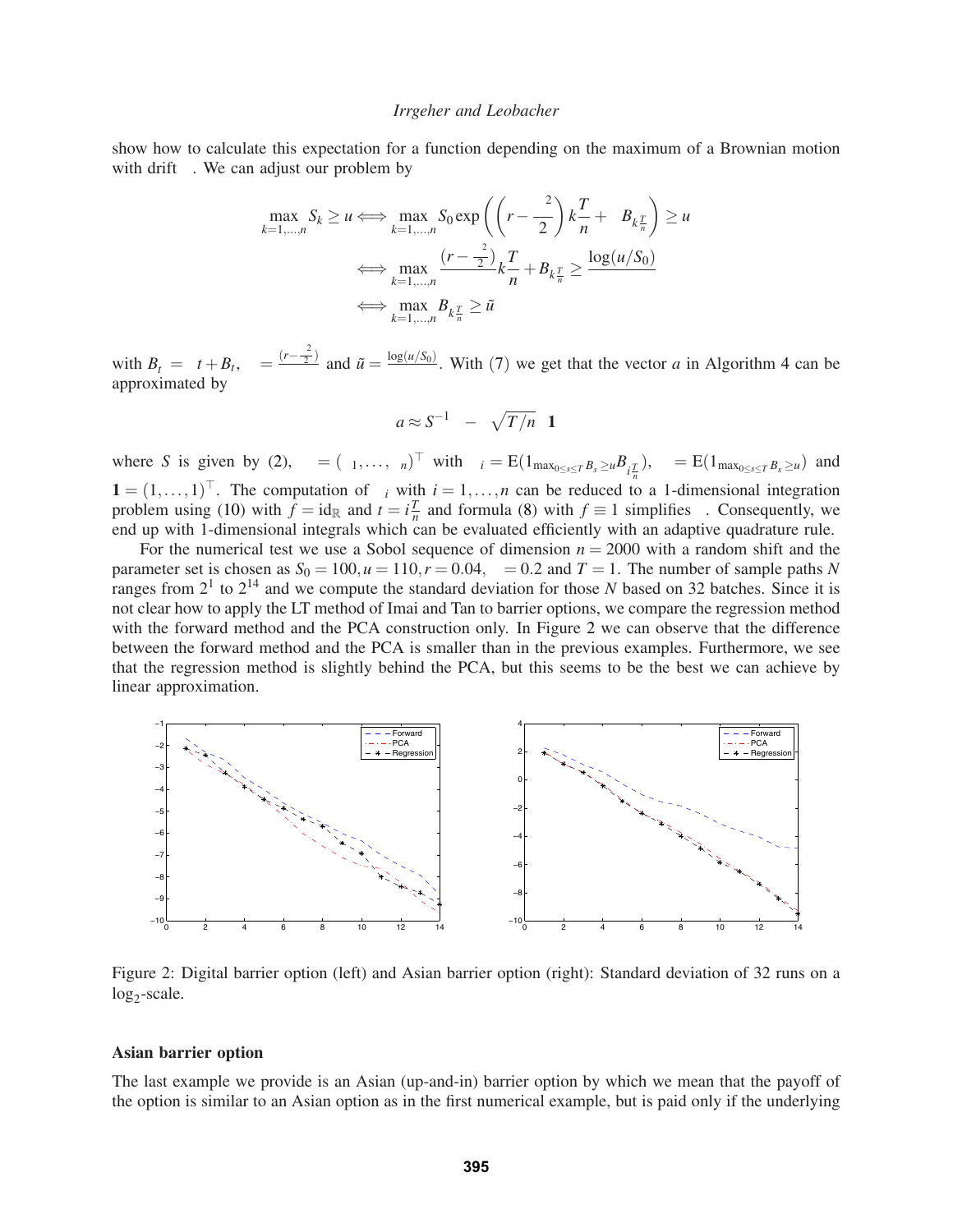asset breaks through an upper barrier *u*. The corresponding function is then given by

$$
f(X) = \exp(-rT) 1_{\max_{k=1,\dots,n} S_k(X) \ge u} \max \left( \sum_{k=1}^n \frac{1}{n} S_k(X) - K, 0 \right)
$$

where  $S_k(X)$  is as in (6) for  $k = 1, ..., n$ . Since the function f is of the form  $f(X) = g(h_1(X), h_2(X))$ with  $g(x, y) = \exp(-rT)xy$ ,  $h_1(X) = 1_{\max_{k=1,\dots,n} S_k(X) \ge u}$  and  $h_2(X) = \max\left(\sum_{k=1}^n \frac{1}{n}\right)$  $\frac{1}{n}S_k(X) - K$ , 0), we apply Algorithm 7 with  $m = 2$  to the problem. The computation of the vectors  $a^{(1)}$  and  $a^{(2)}$  is already discussed in the examples above, i.e.  $a^{(1)}$  is related to the digital barrier option and  $a^{(2)}$  corresponds to the Asian option.

The numerical test is based on 32 batches and we again compare the standard deviation of the forward method, the PCA construction and the regression method for various numbers of sample paths *N*, ranging from  $2^1$  to  $2^{14}$ . Moreover, we use a Sobol sequence in dimension  $n = 1000$  with a random shift and the parameters are  $S_0 = 100, K = 100, u = 110, r = 0.04, \sigma = 0.2$  and  $T = 1$ . Figure 2 shows that the regression method yields slightly better results than the PCA and that the forward method is behind the other two approaches.

## **APPENDIX: REGRESSION FOR THE MAXIMUM**

We give the computations needed for examples of barrier type, that is we want to compute  $E(h(X)X_i)$ where *h* is some function of the maximum of a discrete Brownian path with drift <sup>ν</sup>, i.e.

$$
h(X) = \tilde{h}\left(\max_{k} \left(B_{\frac{kT}{n}} + v\frac{kT}{n}\right)\right),\,
$$

and where  $B_{\frac{kT}{n}} = \sqrt{\frac{T}{n}} \sum_{j=1}^{k} X_j$ . We make the approximation

$$
E\left(\tilde{h}\left(\max_{k}\left(B_{\frac{kT}{n}}+v\frac{kT}{n}\right)\right)X_{i}\right) \approx E\left(\tilde{h}\left(\max_{0\leq s\leq T}\left(B_{s}+vs\right)\right)\sqrt{n}\left(B_{\frac{iT}{n}}-B_{\frac{(i-1)T}{n}}\right)\right)
$$

$$
=E\left(\tilde{h}\left(\max_{0\leq s\leq T}B_{s}^{\vee}\right)\sqrt{n}\left(B_{\frac{NT}{n}}^{\vee}-B_{\frac{(i-1)T}{n}}^{\vee}-v\frac{T}{n}\right)\right),\tag{7}
$$

where  $B^{\nu}$  denotes Brownian motion with drift  $v \in \mathbb{R}$ , i.e.  $B_t^{\nu} := B_t + vt$ ,  $t \ge 0$ . Moreover, let  $M_{t,T}^{\nu} :=$  $\max_{t \leq s \leq T} B_s^v$  and  $M_t^v := M_{0,t}^v$ . At first we compute  $E(1_{M_T^v \geq u} f(B_t^v))$  for given  $u > 0$  and measurable f with  $E(|f(B_t^V)|) < \infty$ . Then we show how the expectation for more general  $\tilde{h}$  can be computed using the first result.

We start with a simple calculation for a Brownian motion *B* with drift 0 and let  $M_t := M_t^0$ . For  $u \ge 0$ we get, using the reflection principle for Brownian motion,

$$
E(1_{M_t \ge u}f(B_t)) = E(1_{M_t \ge u}1_{B_t \ge u}f(B_t)) + E(1_{M_t \ge u}1_{B_t < u}f(B_t))
$$
  
= E(1\_{B\_t \ge u}f(B\_t)) + E(1\_{B\_t \ge u}f(2u - B\_t)).

Next we make a Girsanov-type change of measure such that under the new measure *Q* the Brownian motion *B*<sup>ν</sup> with drift becomes a standard Brownian motion. So with  $\frac{dQ}{dP} = e^{-vB_t - \frac{v^2}{2}}$  $\frac{d^{2}}{dQ^{2}}$ , that is  $\frac{dP}{dQ} = e^{VB_t^y - \frac{v^2}{2}}$  $\frac{\pi}{2}$ <sup>t</sup>,

$$
E\left(1_{M_t^V \ge u}f(B_t^V)\right) = E_Q\left(1_{M_t^V \ge u}f(B_t^V)e^{VB_t^V - \frac{v^2}{2}t}\right)
$$
  
\n
$$
= E_Q\left(1_{B_t^V \ge u}f(B_t^V)e^{VB_t^V - \frac{v^2}{2}t}\right) + E_Q\left(1_{B_t^V \ge u}f(2u - B_t^V)e^{V(2u - B_t^V) - \frac{v^2}{2}t}\right)
$$
  
\n
$$
= E\left(1_{B_t^V \ge u}f(B_t^V)\right) + E_Q\left(1_{-B_t^V \ge u}f(2u + B_t^V)e^{V(2u + B_t^V) - \frac{v^2}{2}t}\right)
$$
  
\n
$$
= E\left(1_{B_t^V \ge u}f(B_t^V)\right) + e^{2uv}E\left(1_{B_t^V \le -u}f(2u + B_t^V)\right).
$$
\n(8)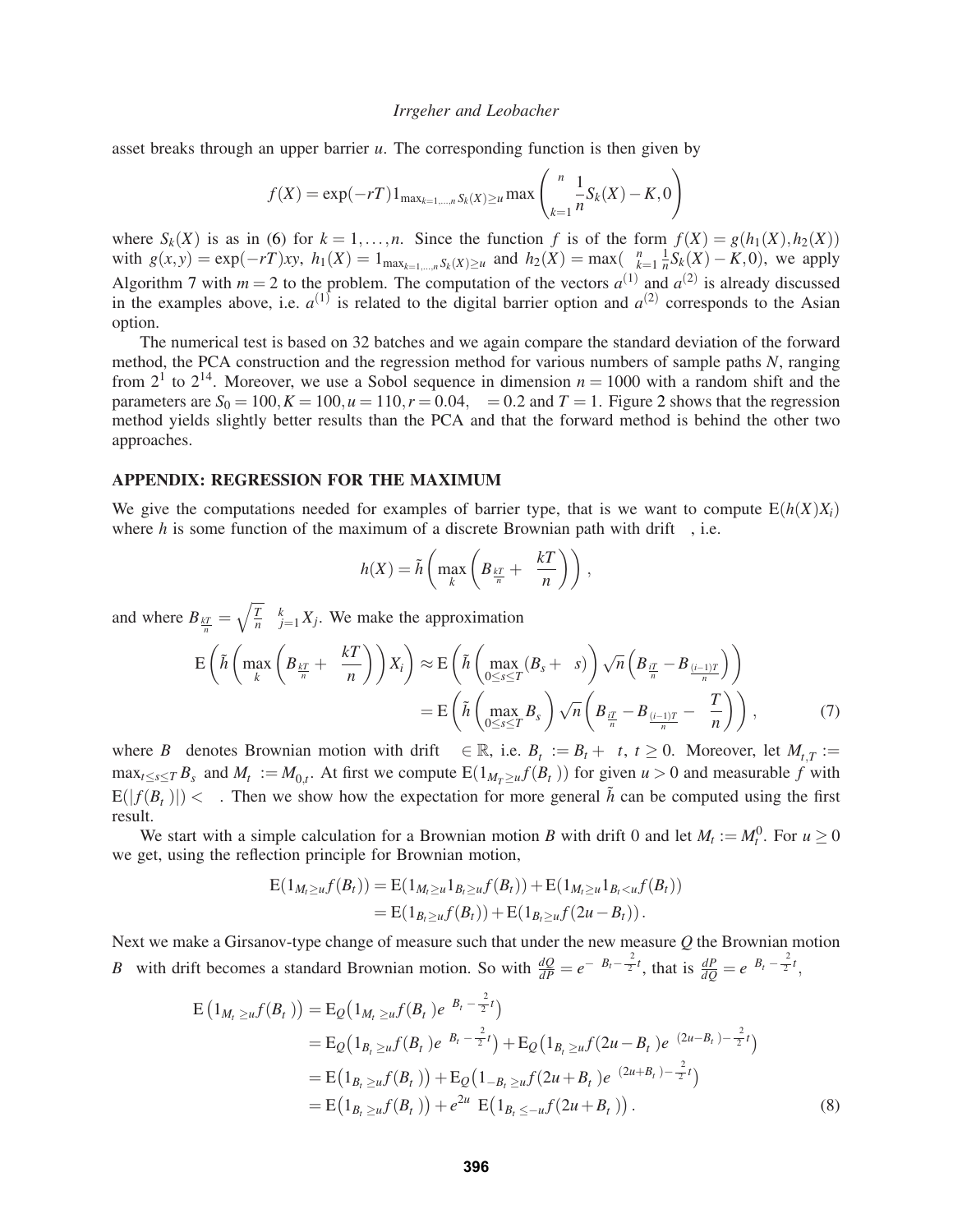The next step is to consider  $E(1_{M_T^v \geq u} f(B_t^v))$  for  $t < T$ . Let  $\{\mathscr{F}_t\}_{0 \leq t \leq T}$  denote the standard filtration of *B*.

$$
E\left(1_{M_{t}^{V}\geq u}f(B_{t}^{V})\right) = E\left(E(1_{M_{t}^{V}\geq u}f(B_{t}^{V})|\mathscr{F}_{t})\right) = E\left(f(B_{t}^{V})E(1_{M_{t}^{V}\geq u}|\mathscr{F}_{t})\right)
$$
  
\n
$$
= E\left(f(B_{t}^{V})E(1_{M_{t}^{V}\geq u} + 1_{M_{t}^{V}< u}1_{M_{t,T}^{V}\geq u}|\mathscr{F}_{t})\right)
$$
  
\n
$$
= E\left(f(B_{t}^{V})1_{M_{t}^{V}\geq u}\right) + E\left(1_{M_{t}^{V}< u}f(B_{t}^{V})E(1_{M_{t,T}^{V}\geq u}|\mathscr{F}_{t})\right).
$$
\n(9)

We have already computed the first term. For the second term we note that by the Markov property of Brownian motion,

$$
E(1_{M_{t,T}^{\nu}\geq u}|\mathscr{F}_t)=E(1_{M_{t,T}^{\nu}\geq u}|B_t^{\nu})=E(1_{\max_{t\leq s\leq T}(B_s^{\nu}-B_t^{\nu})\geq (u-B_t^{\nu})}|B_t^{\nu}).
$$

We can use our earlier result (8) with  $f(x) \equiv 1$  to obtain

$$
E(1_{\max_{t\leq s\leq T}(B_s^v-B_t^v)\geq (u-B_t^v)}|B_t^v) = \Phi\left(\frac{B_t^v-u-v(T-t)}{\sqrt{T-t}}\right)(1+e^{2uv}).
$$

Let us write  $g(u,x) := \Phi\left(\frac{x-u-v(T-t)}{\sqrt{T-t}}\right)$  $(1+e^{2uv})$ . Then, using (8) and (9) we obtain

$$
E(1_{M_T^v \ge u} f(B_t^v)) = E(f(B_t^v)1_{M_t^v \ge u}) + E(1_{M_t^v < u} f(B_t^v)g(u, B_t^v))
$$
\n
$$
= E(f(B_t^v)g(u, B_t^v)) + E(f(B_t^v)1_{M_t^v \ge u}) - E(1_{M_t^v \ge u} f(B_t^v)g(u, B_t^v))
$$
\n
$$
= E(f(B_t^v)g(u, B_t^v)) + E(1_{M_t^v \ge u} f(B_t^v) (1 - g(u, B_t^v)))
$$
\n
$$
= E(f(B_t^v)g(u, B_t^v)) + E(1_{B_t^v \ge u} f(B_t^v) (1 - g(u, B_t^v)))
$$
\n
$$
+ e^{2uv} E(1_{B_t^v \le -u} f(2u + B_t^v) (1 - g(u, 2u + B_t^v))) . \tag{10}
$$

Note that the expectations can be computed explicitly for suitable *f* .

We can also use (10) to compute  $E(h(M_T^{\gamma})f(B_t^{\gamma}))$  for *h* differentiable and  $h(0) = 0$  and such that the expectations all converge absolutely:

$$
E(h(M_T^{\nu})f(B_t^{\nu})) = E(E(h(M_T^{\nu})|B_t^{\nu})f(B_t^{\nu}))
$$
  
\n
$$
= E\Big(\int_0^{\infty} h'(u)E(1_{M_T^{\nu} \ge u}|B_t^{\nu})du f(B_t^{\nu})\Big)
$$
  
\n
$$
= \int_0^{\infty} h'(u)E(E(1_{M_T^{\nu} \ge u}|B_t^{\nu})f(B_t^{\nu}))du
$$
  
\n
$$
= \int_0^{\infty} h'(u)E(1_{M_T^{\nu} \ge u}f(B_t^{\nu}))du.
$$

#### **REFERENCES**

- Caflisch, R. E., W. Morokoff, and A. Owen. 1997. "Valuation of Mortgage-Backed Securities Using Brownian Bridges to Reduce Effective Dimension". *The Journal of Computational Finance* 1 (1): 27–46.
- Golub, G. H., and C. F. Van Loan. 1996. *Matrix Computations*. Third ed. Baltimore: The Johns Hopkins University Press.
- Imai, J., and K. S. Tan. 2007. "A general dimension reduction technique for derivative pricing". *J. Comput. Finance* 10:129–155.
- Imai, J., and K. S. Tan. 2009. "An accelerating quasi-Monte Carlo method for option pricing under the generalized hyperbolic Lévy process". SIAM J. Sci. Comput. 31 (3): 2282–2302.
- Larcher, G., G. Leobacher, and K. Scheicher. 2003. "On the tractability of the Brownian Bridge algorithm". *J. Complexity* 19:511–528.